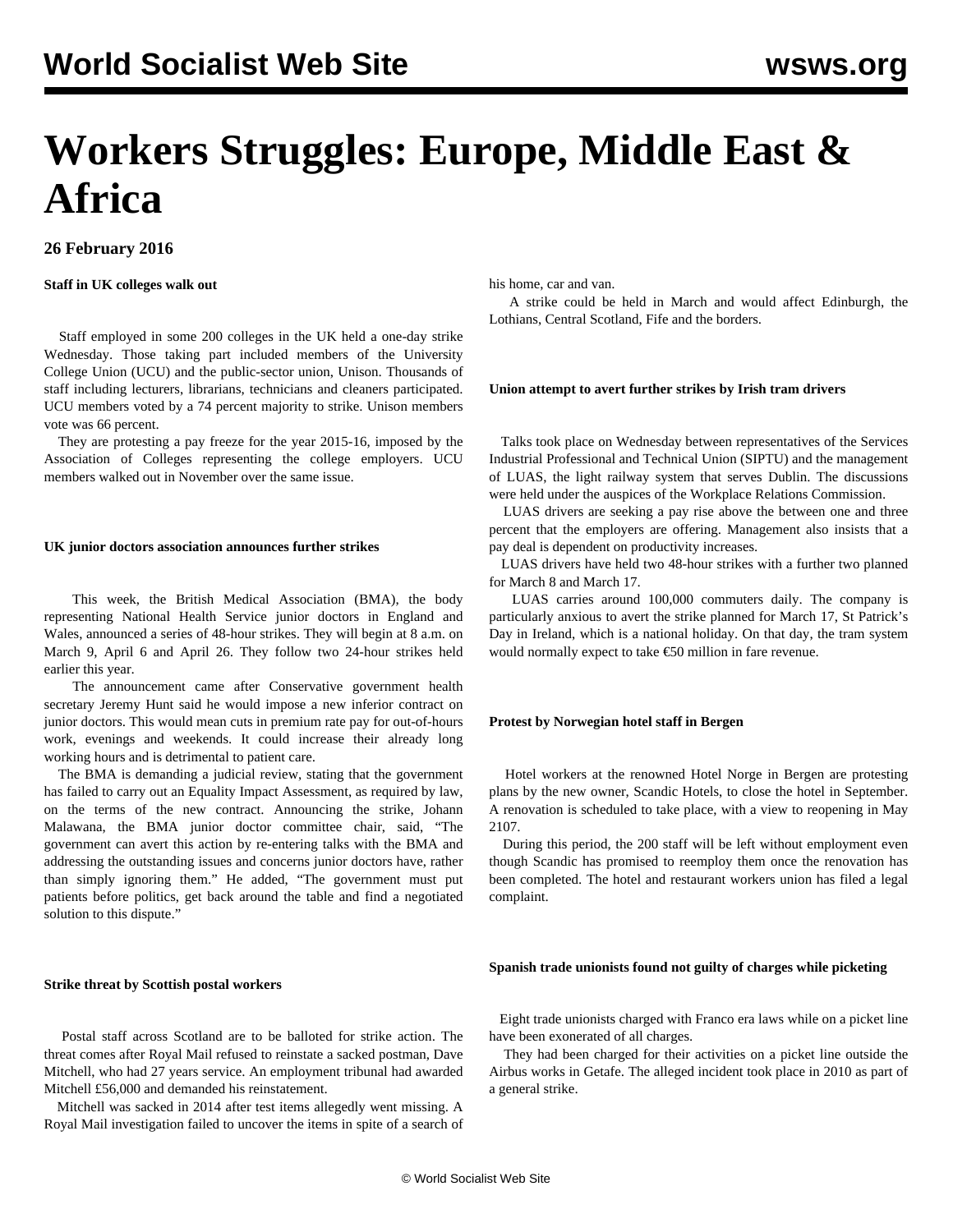#### **Protest of artists' models in French capital**

 On Saturday, models that pose for artists held a protest near the town hall in Paris. They are organised by the Art Models Collective of Paris.

 They are seeking professional status, including enhanced pay. Currently they are employed on a temporary basis, which often means for less than a day at a time. In 2008, a change in law outlawed the practice of students giving the models a tip. This led to a cut in their earnings by a third.

### **General strike goes ahead in Morocco**

 A general strike by Moroccan trade unions went ahead Wednesday. The strike was called by the UMT, CDT, UGTM, FDT trade union federations, along with teachers' union, SNES.

 According to reports, the strike received strong support nationwide. The port of Casablanca in Morocco's biggest city was disrupted as well as transport and other sectors of the economy.

 It was called after the government refused to enter into substantial negotiations with the union bodies over wages, taxation, pensions and labour legislation.

 Under the proposed changes to state pension funds affecting 400,000 workers, the retirement age is to be increased to 63 by 2019. Workers will have to pay 14 percent of their salaries towards their pensions by 2019.

#### **Protests by Egyptian doctors**

 Doctors held one-hour nationwide protests at hospitals across Egypt on February 20. They were protesting an alleged assault of doctors by police in January. The protests were organised by the Egyptian Doctors Syndicate.

 The syndicate alleges several police officers assaulted two doctors, after one of the doctors refused to file an untruthful report of the injuries sustained by one of the police officers when he attended Matariya teaching hospital on January 28.

#### **Israeli truck driver strike**

 Truck drivers employed by haulage company Movilei Dori struck on February 19. They are seeking an end to low pay, long hours and violations of their rights. Drivers also accuse management of employing bullying tactics.

 The drivers joined the WAC-MANN independent union in September last year. Initially, the company recognized the union as valid negotiators but broke off talks in January, claiming they had been informed by a lawyer that the drivers had cancelled their WAC membership.

A dispute was lodged by WAC early February, leading to the strike.

# **Palestinian teachers end weeks of strike**

 Teachers in the occupied West Bank, who had been on strike for several weeks, ended the action February 18. They returned to work following an agreement between the Palestinian Authority (PA) and the Palestine Teachers' Union. The PA agreed that teachers would receive all outstanding pay by the end of 2016.

 The previous day, the PA had arrested 22 teachers including principles. They were among 20,000 teachers who demonstrated in Ramallah the previous day, calling for the implementation of a previous agreement signed in 2013, which had guaranteed teachers' rights.

#### **Protest by construction workers in Saudi Arabia**

 On February 16, some 1,000 construction workers in Jeddah stopped work and protested at the site they are working on.

 The employees were protesting the nonpayment of wages going back six months. Those taking part included Saudi and foreign nationals.

As part of the protest, they disconnected the electricity supply to the site.

#### **South African road workers protest slave wages**

 Truck tyres were set alight and roadblocks constructed by protesting highway workers in Johannesburg, South Africa on Wednesday.

 Johannesburg Roads Agency (JRA) employees took to the streets, demanding a 7 percent pay increase promised last year, but not paid. The protesting staff upturned bins and laid tar across the steps of the JRA office.

 The workers earn a pittance salary of R5,000 or (\$319) a month. The South African Municipal Workers Union is in negotiations with management over the dispute.

#### **Strike by South African high court workers**

 Workers at the office of the Master of the High Court demonstrated February 18. Two days earlier, employees at South Africa's Pietermaritzburg high court office struck, demanding a resolution to discrepancies in merit and attainment levels applied at their workplace.

 An agreement was reached in June last year but not implemented. A National Education, Health and Allied Workers' Union shop steward

referred to supervisors with higher qualifications being paid less than those they supervise.

 The striking workforce of around 200 is demanding the high court office show the differences between qualifications. This is being denied by management on the basis of the confidentiality of employee information.

# **South African Tshwane University of Technology staff set to resume strike**

 A section of staff at the Tshwane University of Technology (TUT) in South Africa threatened to resume their strike this week.

A group of staff at the university opposed to outsourcing formed a